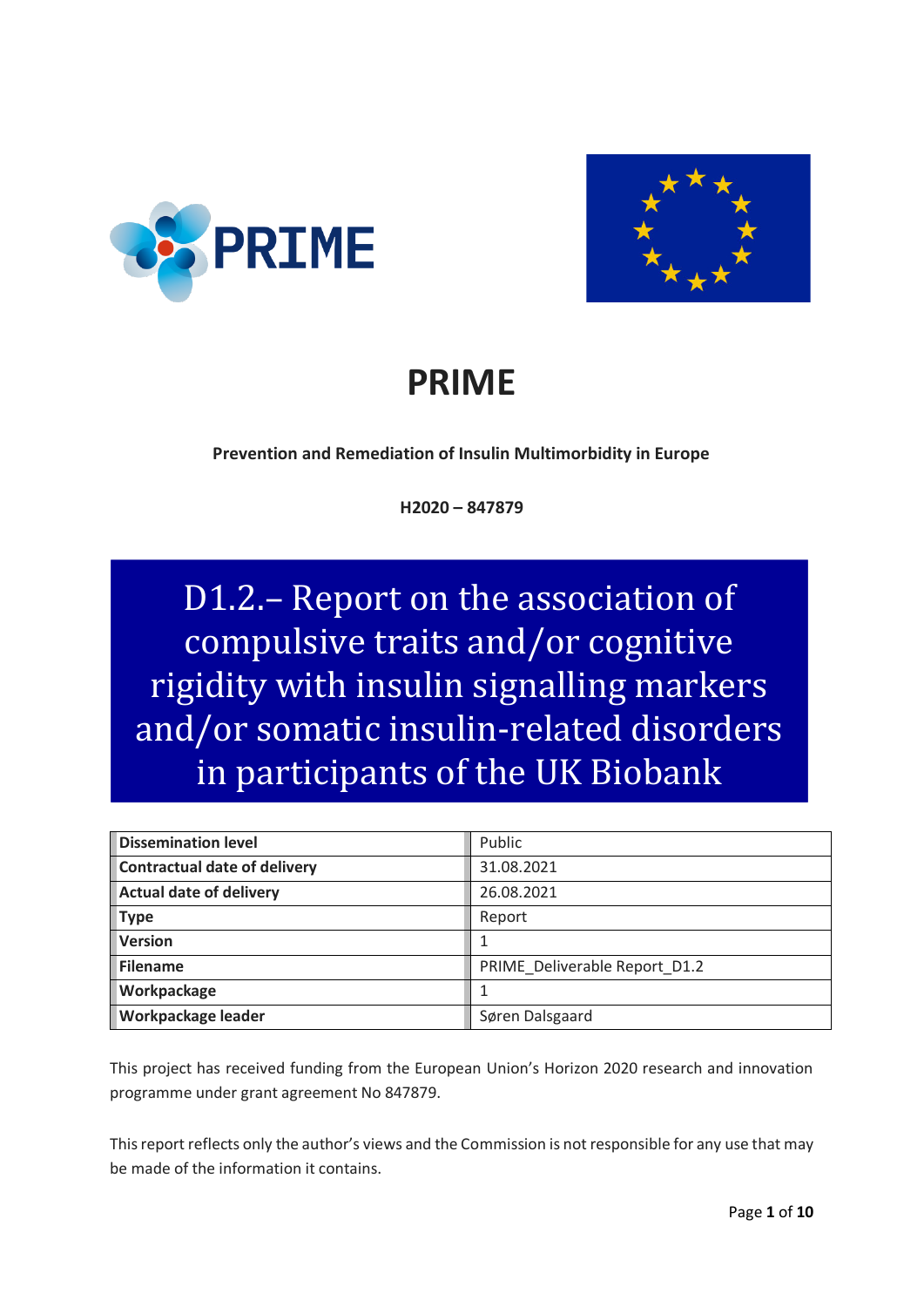## **Author list**

| Organisation                         | <b>Name</b>             | <b>Contact information</b>     |
|--------------------------------------|-------------------------|--------------------------------|
| Radboud university medical<br>center | <b>Giuseppe Fanelli</b> | Giuseppe.Fanelli@radboudumc.nl |
| Radboud university medical<br>center | Janita Bralten          | Janita.Bralten@radboudumc.nl   |
| Radboud university medical<br>center | Nina Roth Mota          | Nina.RothMota@radboudumc.nl    |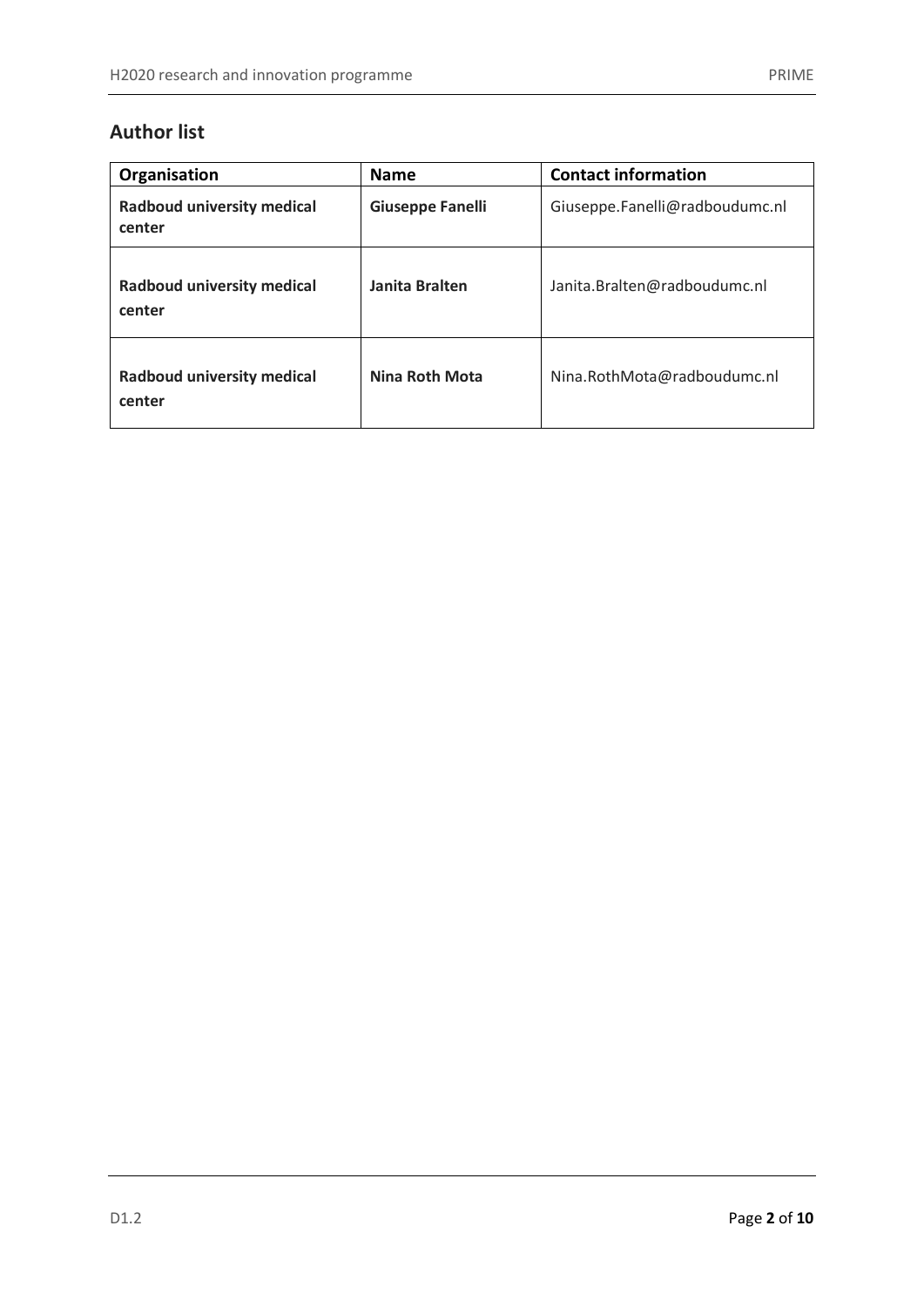## **Abbreviations**

| Area under the curve      |
|---------------------------|
| Body mass index           |
| coronary artery disease   |
| high-density lipoproteins |
| low-density lipoproteins  |
| <b>Reaction time</b>      |
| Type 2 diabetes mellitus  |
| waist-to-hip ratio        |
|                           |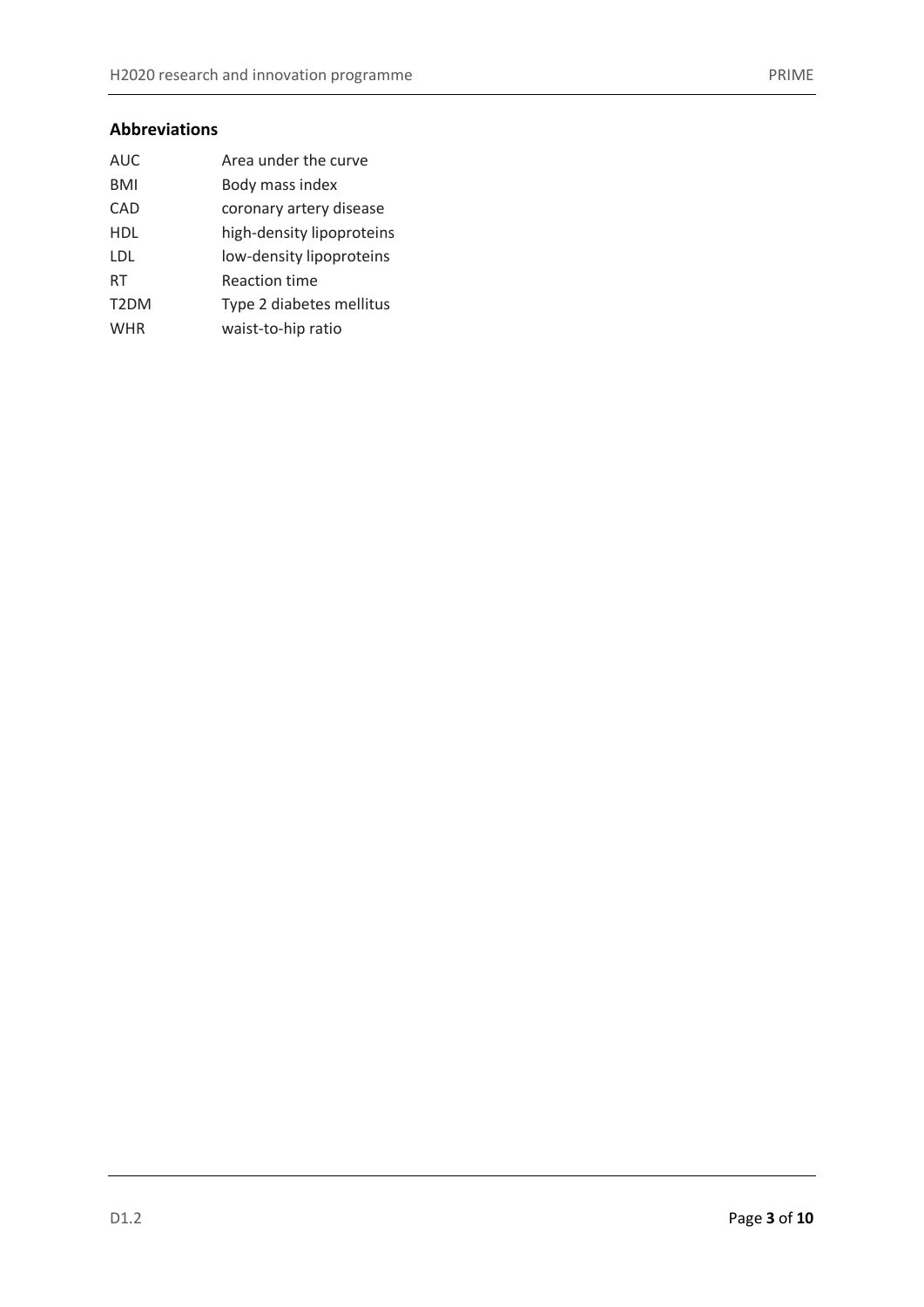## **Table of Contents**

| 1. |               |  |
|----|---------------|--|
| 2. |               |  |
|    | 3. Conclusion |  |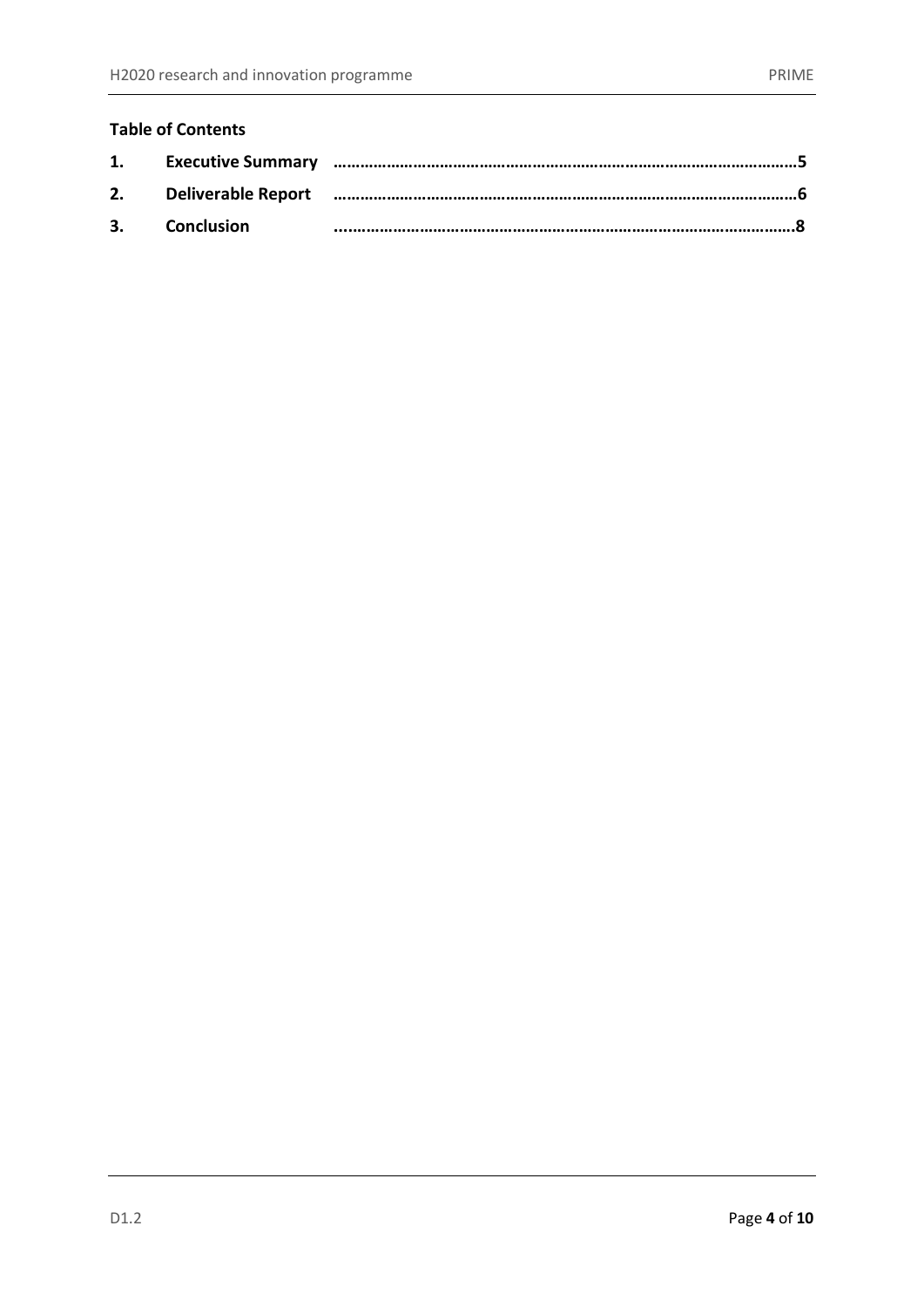#### **1. Executive Summary**

In PRIME we are interested in investigating whether altered insulin signaling may be a key mechanism underlying the multimorbidity of somatic insulin-related disorders and mental disorders and traits. In WP1 we are investigating the prevalence of these multimorbidities and traits. For this specific task, we sought to investigate the association of highly prevalent somatic insulin-related conditions that cause considerable health and socioeconomic burden, such as obesity, type 2 diabetes mellitus (T2DM), cardiovascular disease, and metabolic syndrome, with cognitive traits in participants of the UK Biobank study, a very large (N~500k) and information-rich population-based cohort. Given the availability of several individual published studies assessing the link between different facets of insulin resistance and the performance on distinct cognitive tasks in the UK Biobank, our aim was to review the previous literature in order to provide an overall view of the association findings involving somatic insulin-related conditions and cognitive traits in participants of the UK Biobank study. For this task we performed a search on PubMed (August 2021) using a list of key-words for several diseases/traits related to insulin resistance and cognitive traits, as well as the UK Biobank cohort, as query for title and/or abstract of indexed publications. The literature search yielded 68 publications, of which eleven were deemed suitable for this review. We found that there is ample evidence associating cardio-metabolic diseases and traits and general worse performance on various cognitive domains. This effect seems to be independent of the use of medications and possible socio-economic and demographic confounding factors. Possible mediating roles of depressive symptoms and brain structural and connectivity/integrity factors have been suggested, as well as potential implication of immune-inflammation markers.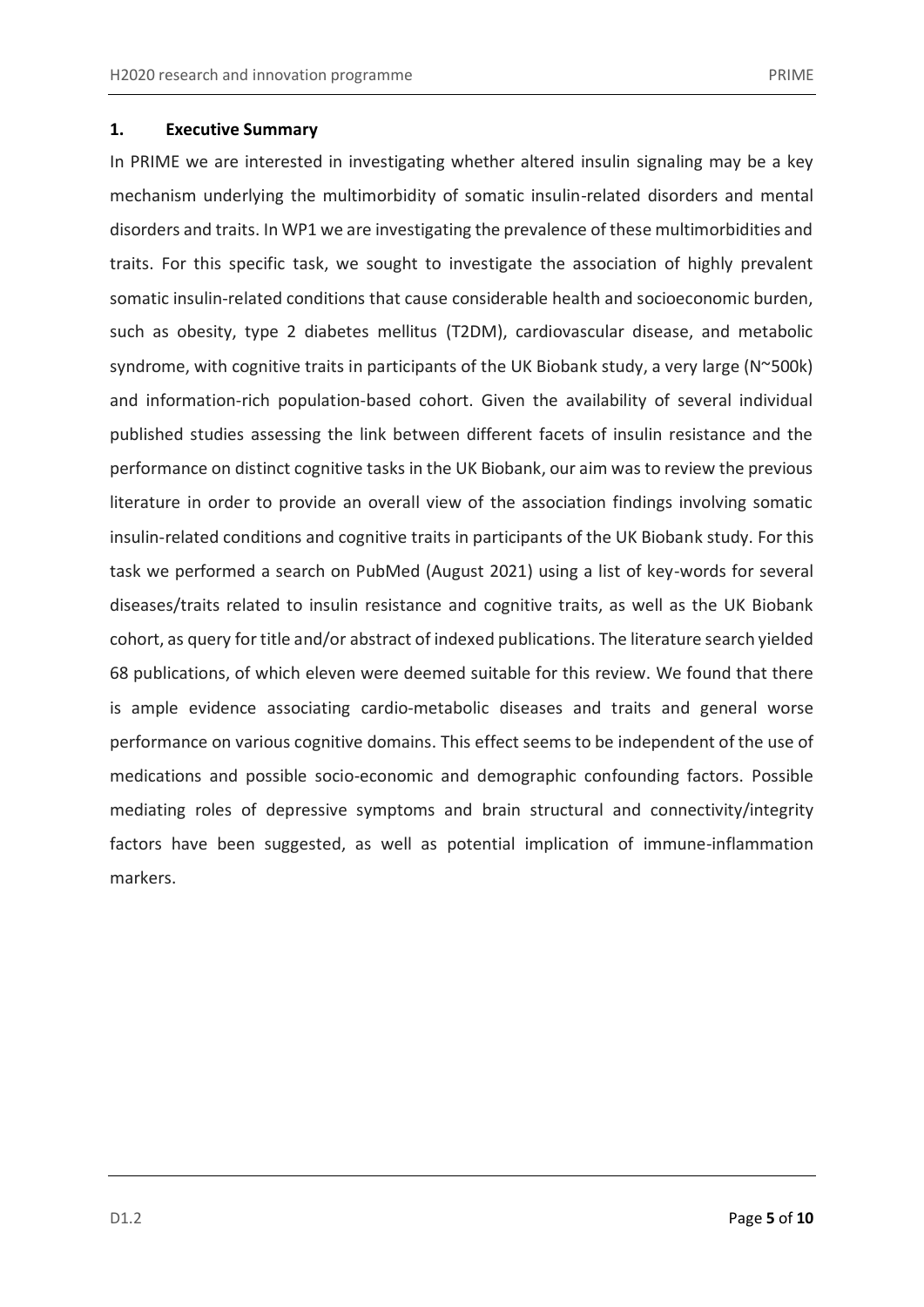#### **2. Deliverable report**

An electronic search of the literature was conducted to identify studies that have investigated the relationship between insulin-related traits/disease and cognition in the population-based UK Biobank cohort. The Medline/PubMed database was searched for paper published until August 2021. We used search terms related to insulin-related traits and diseases as well as terms related to the neuropsychological tasks used to measure several cognitive domains in the UK Biobank. We also added "UK biobank", "UKb", and "UKbb" as search terms in order to restrict to studies conducted using the UK biobank cohort. Two reviewers (GF and NRM) independently screened the results obtained through the search query to identify potentially relevant studies. Studies were included if they investigated the relationship between cognition and insulin resistance-related traits/diseases in the UK biobank cohort.

#### **Results**

The initial literature search yielded 68 results. After independent inspection by two researchers, 11 pertinent studies were identified and reviewed. The main overall findings are presented below.

#### Obesity and obesity-related measures

Higher body mass index (BMI), a quantitative measure used to diagnose and categorize obesity, was significantly associated with worse cognitive performance in processing speed, short-term memory, verbal-numerical and nonverbal reasoning, and executive functions (Haagenaars et al.,2017, Olivo et al., 2019, Ferguson et al., 2020). Individuals diagnosed with overweight (BMI: 25 kg/m2 to 29.9 kg/m2) and obesity (BMI≥ 30 kg/m2) showed worse cognitive performance compared to normal weight individuals (BMI: 18.5 kg/m2 to 24.9 kg/m2) (Olivo et al., 2019). Furthermore, the association between BMI and executive function was found to be partially mediated by specific structural brain variations (Ferguson et al., 2020). A subsequent study found that obesity affects systemic inflammation, diabetes, dyslipidemia and hypertension, which in turn mediate the negative association of obesity and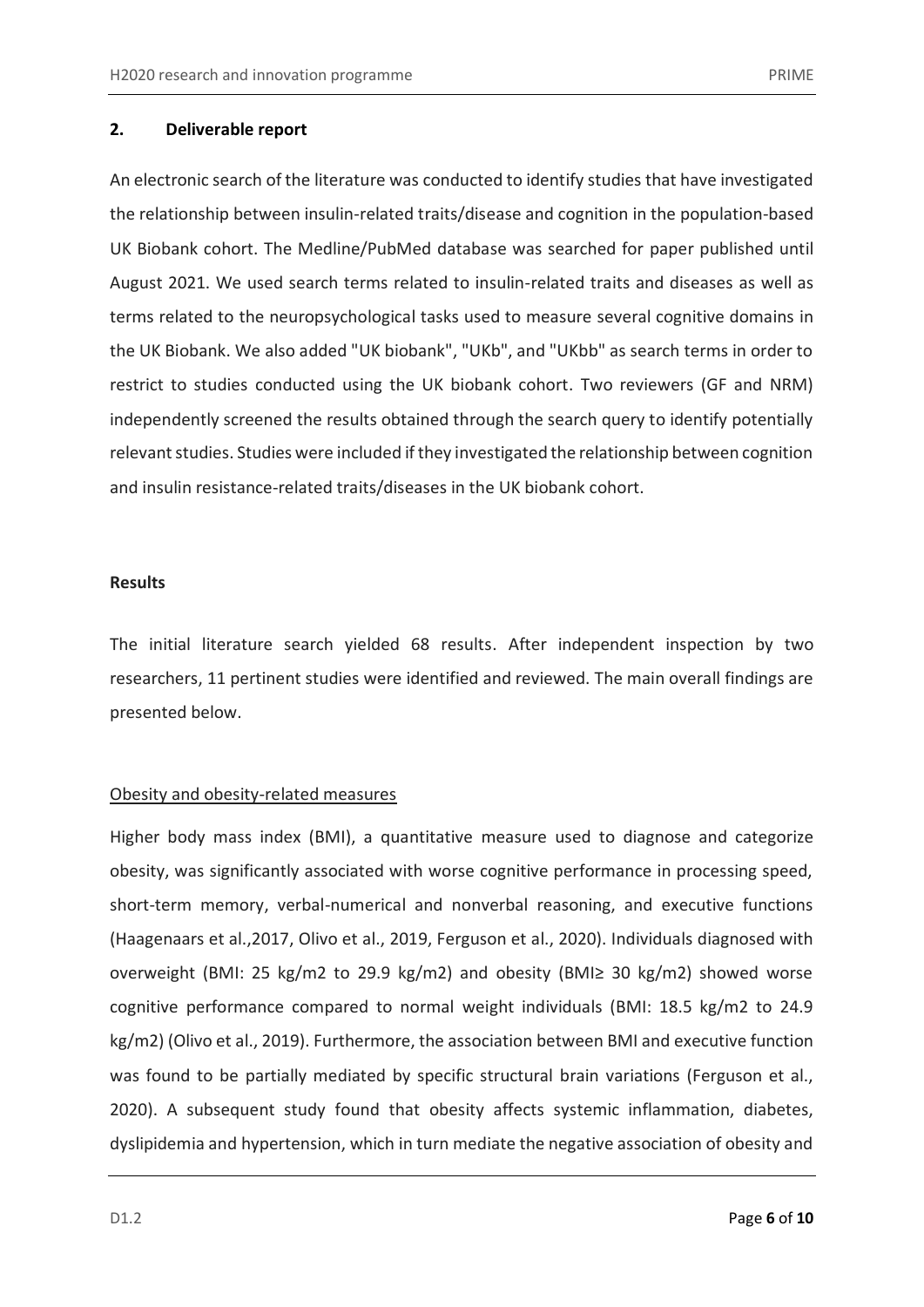obesity-related measures with markers of cerebrovascular disease and brain morphometry, which ultimately mediate the link between obesity and cognitive dysfunction (Morys et al., 2021). Despite the above associations, psychiatric disorders such as depression and anxiety, remain better predictors of cognitive ability (area under the curve (AUC) of 0.63-0.68) than cardiometabolic diseases (AUC of 0.56-0.60) (Li et al., 2020).

#### Diabetes

Diabetes mellitus was associated with worse performance in several cognitive domains (e.g. fluid intelligence, reaction time, and visual and numeric memory) (Lyall et al., 2017; Hagenaars et al., 2017, Talboom et al 2021, Whitelock et al., 2021). These effects were independent of depression, socioeconomic and demographic variables, medication use and BMI [\(Lyall et al.,](https://docs.google.com/document/d/1kG1P-ngJNZX5lCkNjH3OHC2PNUW_Nhrros9fUiAW_kk/edit#heading=h.mennlrwi2772)  [2017\)](https://docs.google.com/document/d/1kG1P-ngJNZX5lCkNjH3OHC2PNUW_Nhrros9fUiAW_kk/edit#heading=h.mennlrwi2772). Prediabetes (HbA1c=42-48 mmol/mol) and type 2 diabetes (T2DM) have also been shown to elevate the risk of cognitive decline over time and were associated with higher white matter hyperintensity and lower hippocampal volumes (Garfield et al., 2021). The association between T2DM and cognitive performance was found to be partially mediated (10-59%) by cardiovascular disease (i.e., hypertension, thromboembolism, stroke, coronary artery disease (CAD)), depressive symptoms, and to a lesser extent by visceral obesity (Whitelock et al., 2021).

#### Metabolic syndrome and cardiovascular disease

Metabolic syndrome is characterized by a cluster of at least three conditions including increased waist-to-hip ratio (WHR), hypertension, hyperglycaemia, hypertriglyceridemia, and low HDL cholesterol levels. Increased WHR was associated negatively with working memory and fluid intelligence (Morys et al., 2021). A history of hypertension (i.e. average systolic blood pressure - SBP >=140 mmHg and diastolic blood pressure - DBP >=90) and CAD were also linked to poorer performance in fluid intelligence, reaction time, and visual and numeric memory (Lyall et al., 2017, Feng et al., 2020, Talboom et al., 2021). The association between hypertension and numeric memory was partially mediated by reduced functional connectivity of the hippocampus and, to a lesser extent, other areas of the cortex (Feng et al., 2020).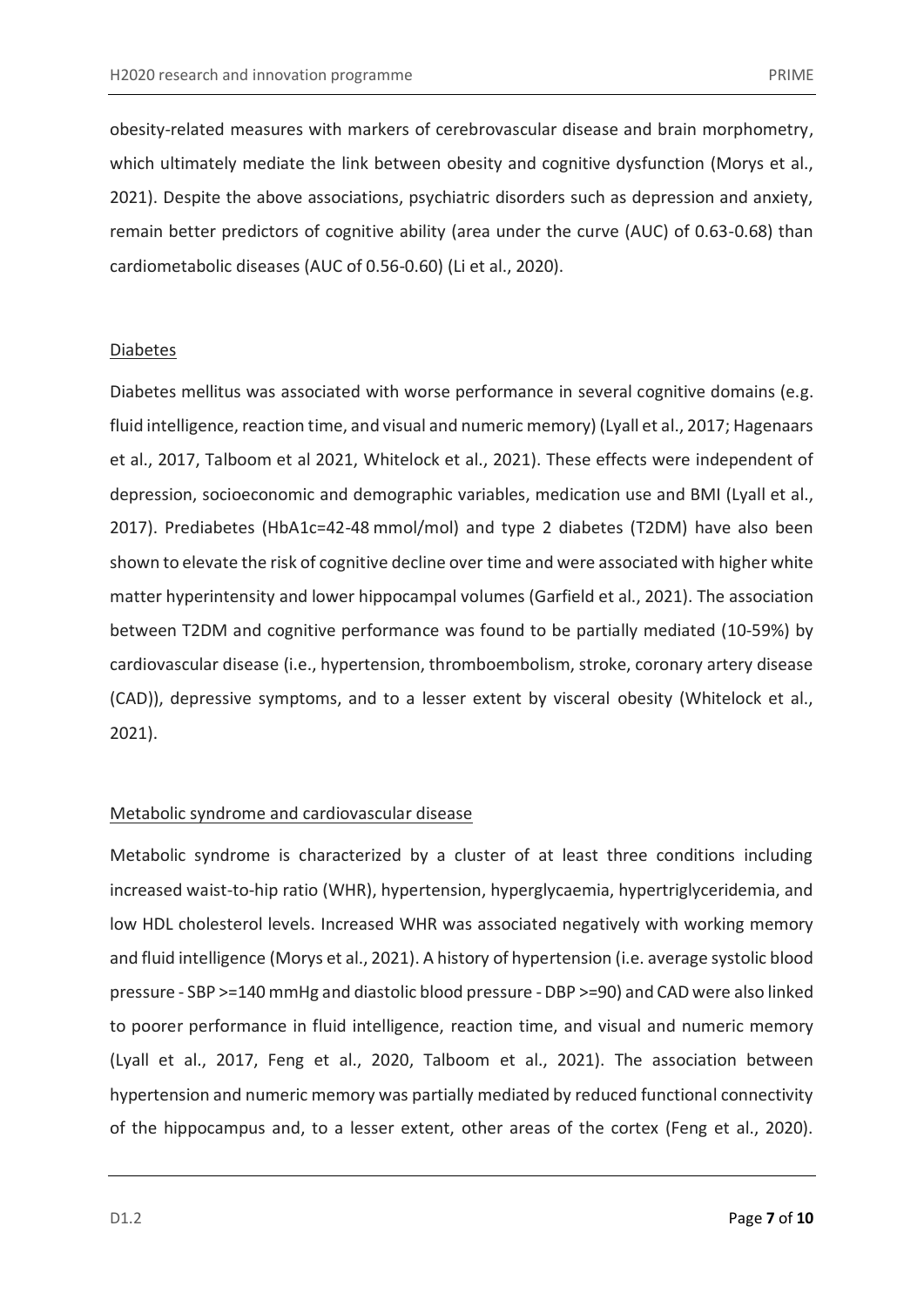Consistently, when taken as a continuous measure, higher SBP was associated with worse executive functions (Veldsman et al 2020) and verbal–numerical reasoning (Hagenaars et al., 2017, Ferguson et al., 2020) and a mediating role of alterations in brain morphometry and integrity was highlighted for the latter association (Ferguson et al., 2020).

#### **3. Conclusion**

The present review aimed to summarize previous evidence on a possible relationship between somatic diseases/traits linked to insulin-resistance and cognition from studies conducted in the large population-based cohort from the UK Biobank study. Overall, there is consistent evidence of a general negative influence of cardio-metabolic diseases and traits on various cognitive domains, which is independent of the use of medications and possible socioeconomic and demographic confounding factors. Some studies indicate that these associations could be partially mediated by alterations in brain morphometry and connectivity/integrity and/or depressive symptoms while others suggest a possible role of immune-inflammation markers.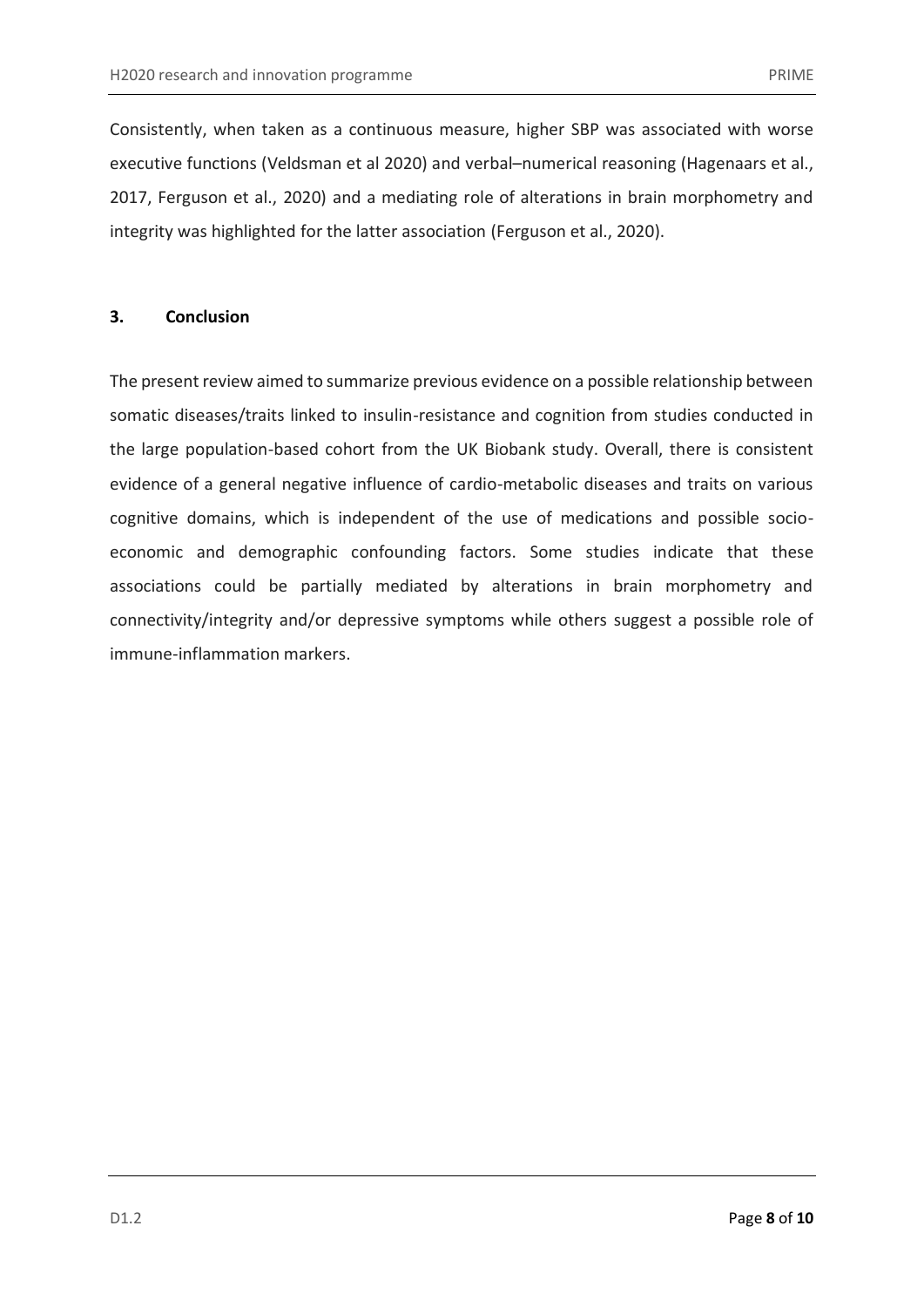### **References**

Feng R, Rolls ET, Cheng W, Feng J. (2020) Hypertension is associated with reduced hippocampal connectivity and impaired memory. EBioMedicine. Nov;61:103082. doi: 10.1016/j.ebiom.2020.103082.

Ferguson AC, Tank R, Lyall LM, Ward J, Welsh P, Celis-Morales C, McQueenie R, Strawbridge RJ, Mackay DF, Pell JP, Smith DJ, Sattar N, Cavanagh J, Lyall DM. (2020) Association of SBP and BMI with cognitive and structural brain phenotypes in UK Biobank. J Hypertens. Dec;38(12):2482-2489. doi: 10.1097/HJH.0000000000002579.

Garfield V, Farmaki AE, Eastwood SV, Mathur R, Rentsch CT, Bhaskaran K, Smeeth L, Chaturvedi N. (2021) HbA1c and brain health across the entire glycaemic spectrum. Diabetes Obes Metab. May;23(5):1140-1149. doi: 10.1111/dom.14321.

Hagenaars SP, Gale CR, Deary IJ, Harris SE. (2017) Cognitive ability and physical health: a Mendelian randomization study. Sci Rep. Jun 1;7(1):2651. doi: 10.1038/s41598-017-02837-3.

Li C, Gheorghe DA, Gallacher JE, Bauermeister S. (2020) Psychiatric comorbid disorders of cognition: a machine learning approach using 1175 UK Biobank participants Evid Based Ment Health. Nov;23(4):140-145. doi: 10.1136/ebmental-2020-300147.

Lyall DM, Celis-Morales CA, Anderson J, Gill JM, Mackay DF, McIntosh AM, Smith DJ, Deary IJ, Sattar N, Pell JP. (2017) Associations between single and multiple cardiometabolic diseases and cognitive abilities in 474 129 UK Biobank participants. Eur Heart J. Feb 21;38(8):577-583. doi: 10.1093/eurheartj/ehw528.

Morys F, Dadar M, Dagher A. (2021) Association between mid-life obesity, its metabolic consequences, cerebrovascular disease and cognitive decline. J Clin Endocrinol Metab. 2021 Mar 2:dgab135. doi: 10.1210/clinem/dgab135.

Olivo G, Gour S, Schiöth HB. (2019) Low neuroticism and cognitive performance are differently associated to overweight and obesity: A cross-sectional and longitudinal UK Biobank study. Psychoneuroendocrinology. Mar;101:167-174. doi: 10.1016/j.psyneuen.2018.11.014.

Talboom JS, De Both MD, Naymik MA, Schmidt AM, Lewis CR, Jepsen WM, Håberg AK, Rundek T, Levin BE, Hoscheidt S, Bolla Y, Brinton RD, Schork NJ, Hay M, Barnes CA, Glisky E, Ryan L, Huentelman MJ. (2021) Two separate, large cohorts reveal potential modifiers of ageassociated variation in visual reaction time performance. NPJ Aging Mech Dis. Jul 1;7(1):14. doi: 10.1038/s41514-021-00067-6.